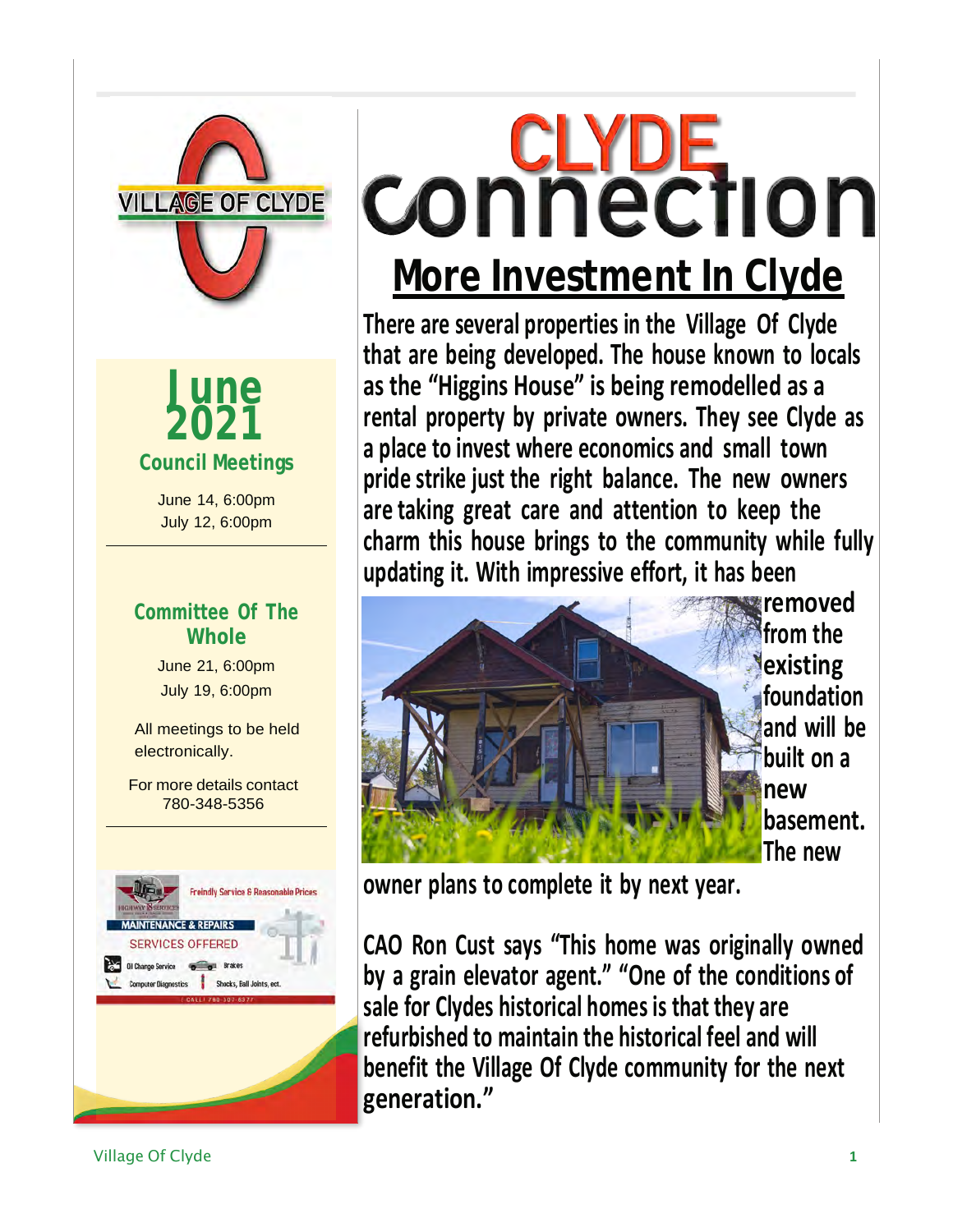## **Getting the Dirt On Clyde**

**The Village Of Clyde compost pile that opened May 1 provides a critical function for maintenance staff in the village. The grass clippings residents drop off at the site are turned into compost. Staff uses it to cut down on the need for hauling in dirt and soil amenders to create healthy grass areas for the residents to enjoy. CAO Ron Cust says "This is why it is important for residents to only put grass and items from your garden in the village compost area so that it can decompose with minimal labor cost." Twigs and branches require larger labor costs to turn into compost.**





### **Get Notified Your Way!**

**Westlock Regional Notification System**

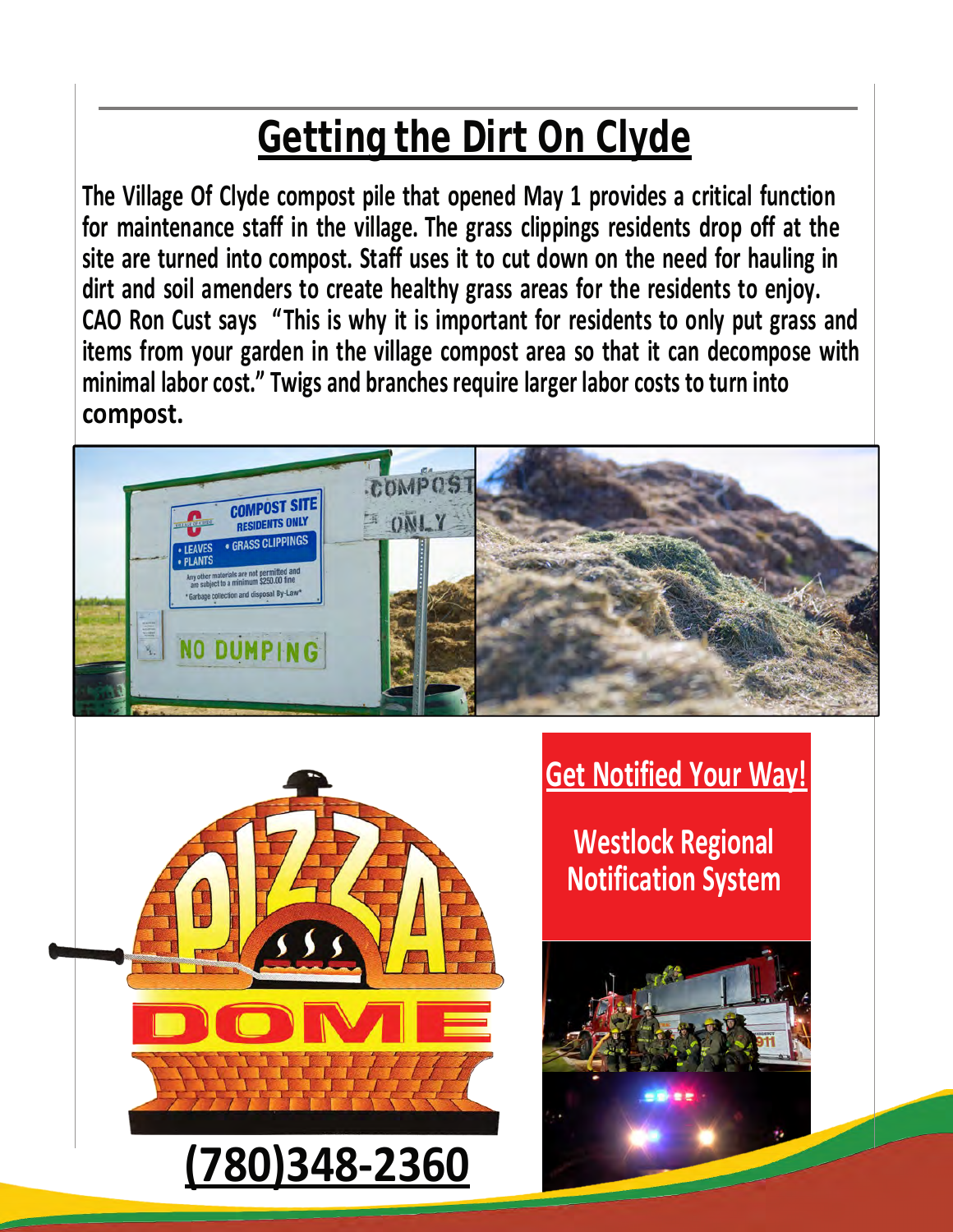## **Its Tax Time**

**Combined assessment and tax notices were mailed May 14, 2021. The Village of Clyde's assessment process has been conducted by Municipal Assessment Services Group Inc. If you have any questions regarding your property assessment, please contact Municipal Assessment Services Group Inc. at 780-939-3310 or the Village of Clyde Administration office at 780-348-5356.**